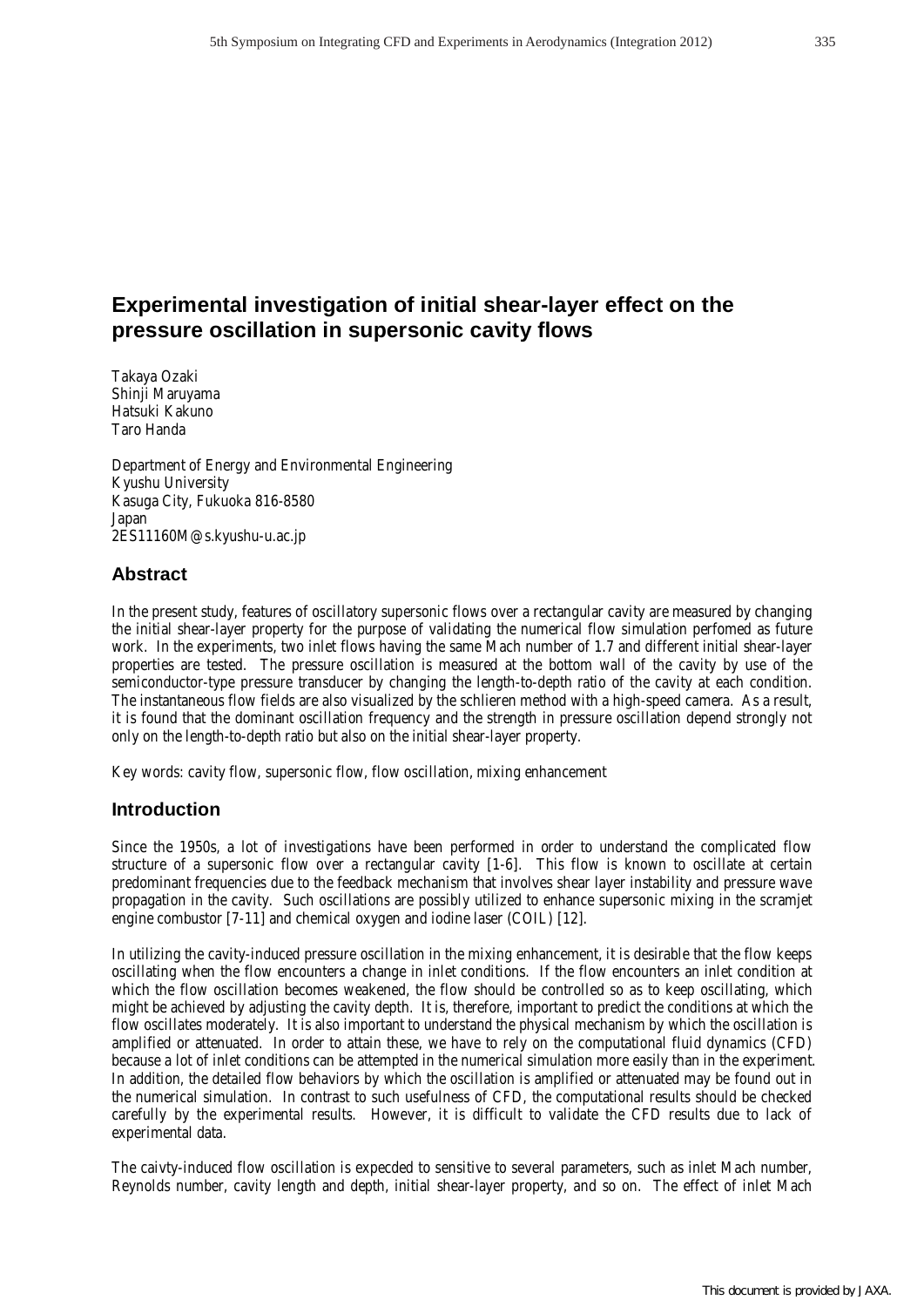number was investigated experimentally by Zhang and Edwards [5], who tested two inlet Mach numbers of 1.5 and 2.5 changing the cavity length *L* from  $L = 15$  mm to  $L = 135$  mm at the constant cavity-depth  $D = 15$  mm). According to their results, the flow at the Mach number of 1.5 osccilates more strongly than that at at the Mach number of 2.5 over all the tested *L/D*'s.

Chandra and Chacravathy [6] measured the dominant oscillation frequenies by changing *L* and *D* at an inlet Mach number of 1.5. Their results reveal that the oscillation frequency is quite sensitive not only to *L* but also to *D*. Such a variation in frequency with respect to *L/D* is explained reasonably well by the oscillation model proposed by Handa and Masuda [7].

Upon reviewing the above studies, a question about supersonic cavity flows emerges. That is, how does the initial shear-layer property affect the characteristic of the cavity-induced flow oscillation? In order to answer this question, in the present study we test two inlet conditions with the same Mach number and the different initial shear-layer properties. In the experiments, the pressure oscillation is measured by changing the length-todepth ratio of the cavity for both inlet conditions. The flow fields are also visualized by the schlieren method with a high-speed camera.

## **Experimental method**

The experiments are carried out using a suction-type supersonic wind tunnel operated by dry nitrogen with atmospheric pressure and temperature. Before a tunnel run, the nitrogen is stored in the balloon that is connected to the stagnation chamber through a tube. This gas has a water content of less than 5ppm, and condensation in the duct is avoided by using this gas.

In order to investigate the effect of the initial shear-layer, two test ducts are designed as shown in Figures 1(a) and (b). Two symmetric contoured nozzles are designed using the method of characteristics. These are connected to the two test ducts, respectively. The Mach numbers at the nozzle exit are designed to be 1.7 and 2.0 for cases 1 (Fig. 1(a)) and 2 (Fig. 1(b)) respectively. However, the inlet Mach numbers can be set to the almost same value for both cases by making the distance from the nozzle exit to the leading edge of the cavity for case 2 longer than that for case 1. The inlet Mach numbers calculated from the static pressure measured at the location 6.0 mm upstream of the leading edge are 1.68 and 1.74 for case 1 and 2, respectively.

Both test ducts have the same rectangular cross-section whose height and width are 10.5 mm and 28.0 mm, respectively. The cavity length *L* is 14.0 mm and the cavity depth is adjustable. In the present experiments, the cavity depth is ranged from 4.7 mm to 28.0 mm ( $L/D = 0.5 - 3.0$ ). Both test ducts have a section with a 10<sup>°</sup> divergence angle downstream of the cavity in order to avoid unstarting in the wind tunnel due to the boundary layer growth. The coordinate systems used to analyze the results are defined in Figs. 1(a) and (b), where *x* and *y* are the streamwise and height coordinates, respectively. The pressure and temperature in the stagnation chamber are maintained at 101 kPa and 301K respectively. The free-stream Reynolds number based on the duct height is  $1.48 \times 10^5$ .

The temporal variation of the static pressure is measured with a semiconductor-type pressure transducer (Kulite, XCQ-062-25SG). This transducer is mounted on the bottom wall of the cavity and is located 7.0 mm downstream of the front wall of the cavity and this is placed on the central plane of the duct. The temporal pressure signals are recorded by a digital oscilloscope (IWATSU DS-9121) at 1000k samples per second for a total of 16384 samples.

The oscillatory flow fields are visualized by the schlieren method. In the optical setup, two concave mirrors with focal lengths of 200 cm are used to collimate the light passing through the test section. The flow field is imaged through a single lens with a focal length of 100 cm and a diameter of 5 cm. Imaging scale is estimated to be ~0.6 for the present schlieren system. A camera with a fast frame rate (NAC Image Technology, ULTRA Cam HS-106E) is used to capture the schlieren images. The frame rate is set to 600,000 frames per second. The exposure time is set to 0.3  $\mu$ s. One pixel on a digitized image corresponds to the physical size of 87.5  $\mu$ m  $\times$ 87.5 μm. The distance that the pressure wave propagates during the exposure time is estimated to be  $\sim 0.1$  mm. This value indicates that the temporal resolution is high enough to capture the pressure waves in the flow field. The number of images captured per experimental run is 120. The light source is a xenon lump (Nissin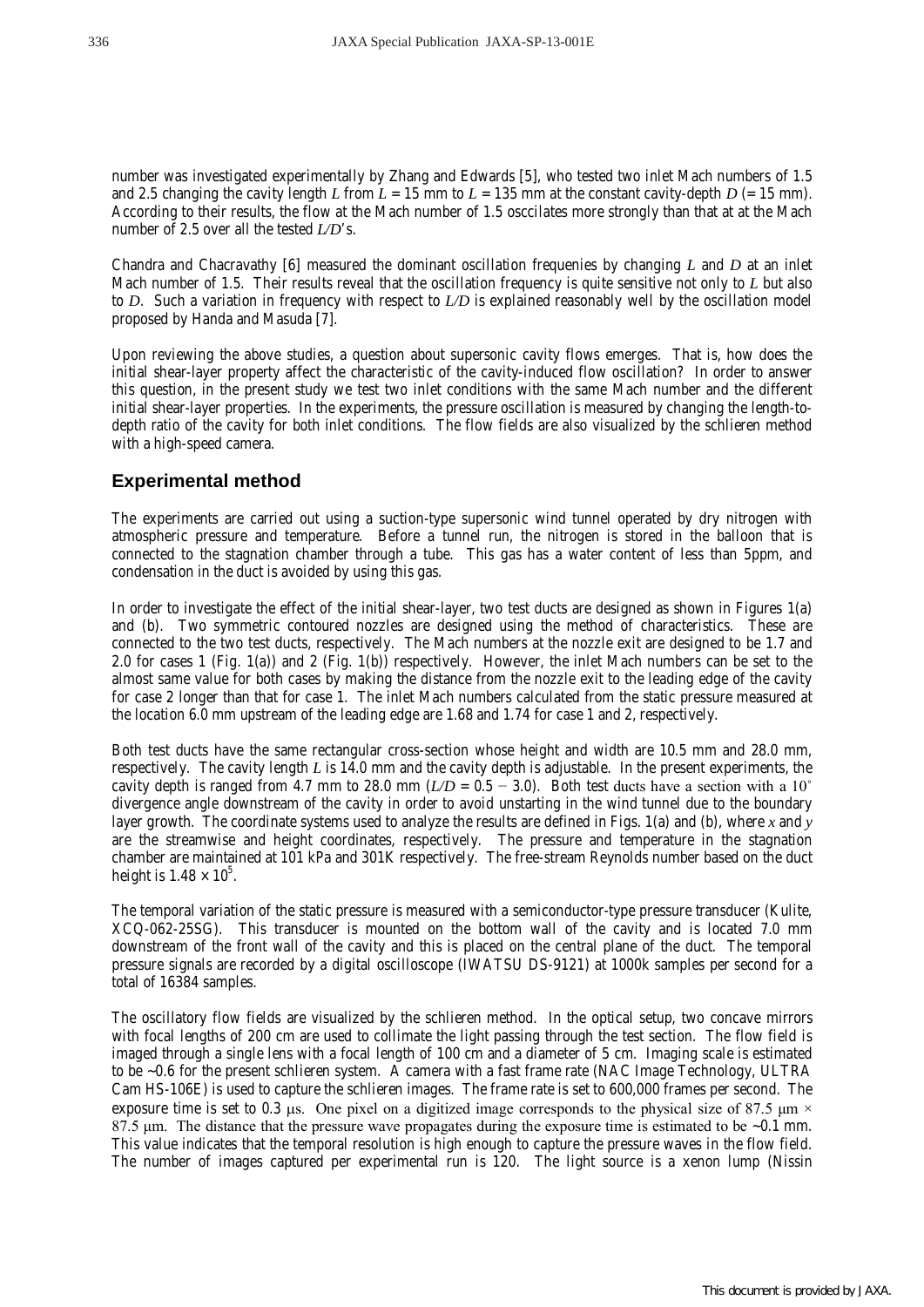

**Fig. 1 Test ducts**

Electronic SAX-100H). The flash duration of this lump is  $\sim$ 1ms, and the light emission becomes stable 150  $\mu$ s after the lump starts to flash. The capture of images, therefore, is started  $150 \mu s$  after the flash.

In order to measure the density profiles across the initial shear layer, another schlieren visualization is performed. In this visualization, a continuous light source (tungsten lump) is used with the same concave mirrors and lens as those used in the high-speed visualization. A charge coupled device (CCD) camera (Tokyo Electronic Industry, CS8310) is used to capture the schlieren images. The exposure time is set to 1/60 sec. One pixel on the digitized image captured in this camera corresponds to the physical size of 22.2  $\mu$ m × 22.2  $\mu$ m.

A density profile across the shear-layer is obtained by integrating the contrast of the digitized schlieren image along a *y*-direction from a point in the external flow to a point inside the cavity at which the flow is assumed to be stagnated. The density in the external flow is calculated from the time-averaged static pressure on the side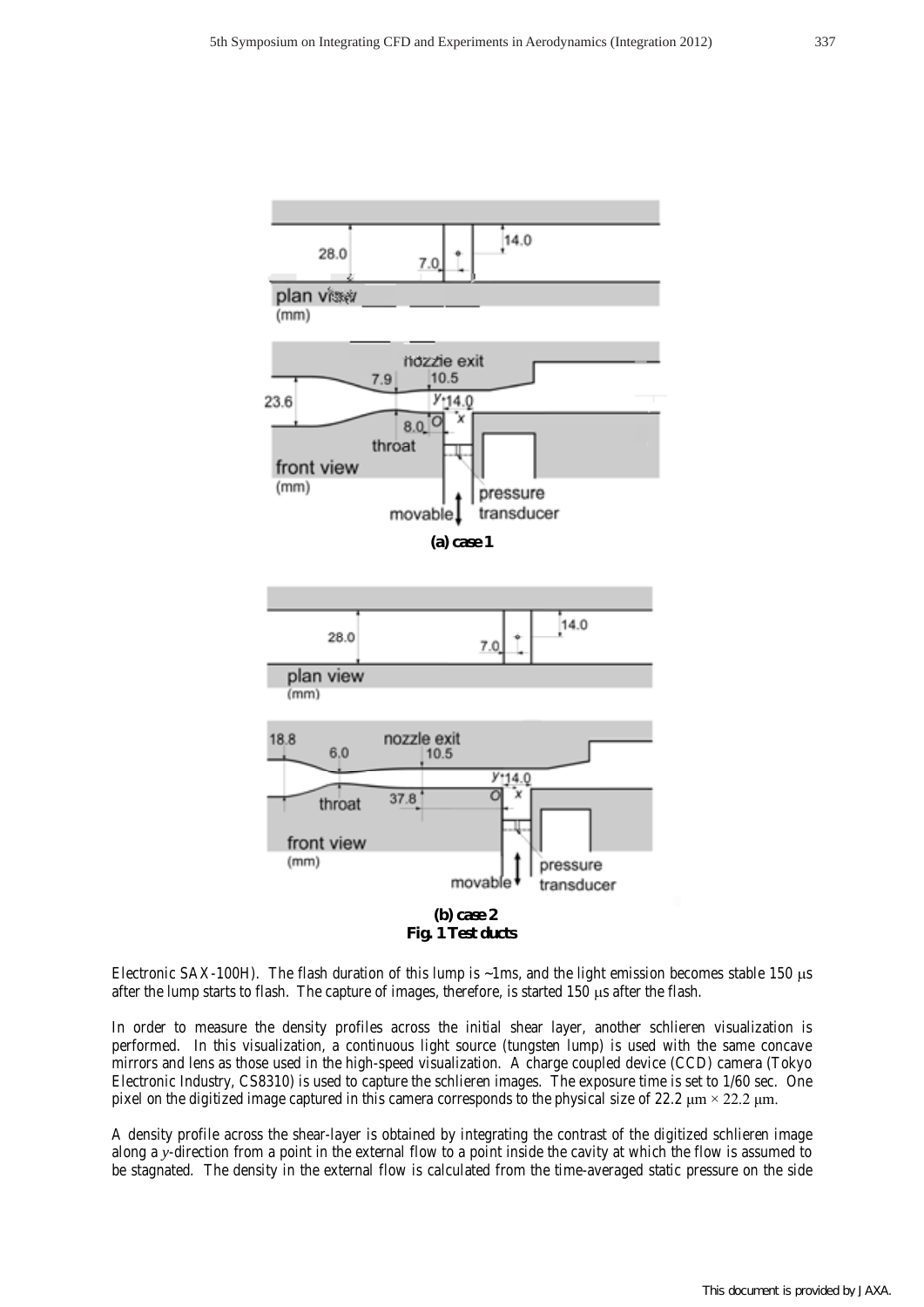

**Fig. 2 Density profiles across the shear layer at** *x***=1.0mm** 



**Fig.3 Power spectral density distributions**

wall, the stagnation pressure and temperature in the prenum chamber. The density inside the cavity is calculated by assuming that the free-stream is stagnated adiabatically. The resulting density profiles at  $x = 1.0$  mm are shown in Fig. 2. It is clear from this figure that the shear-layer for case 2 is thicker than that for case 1.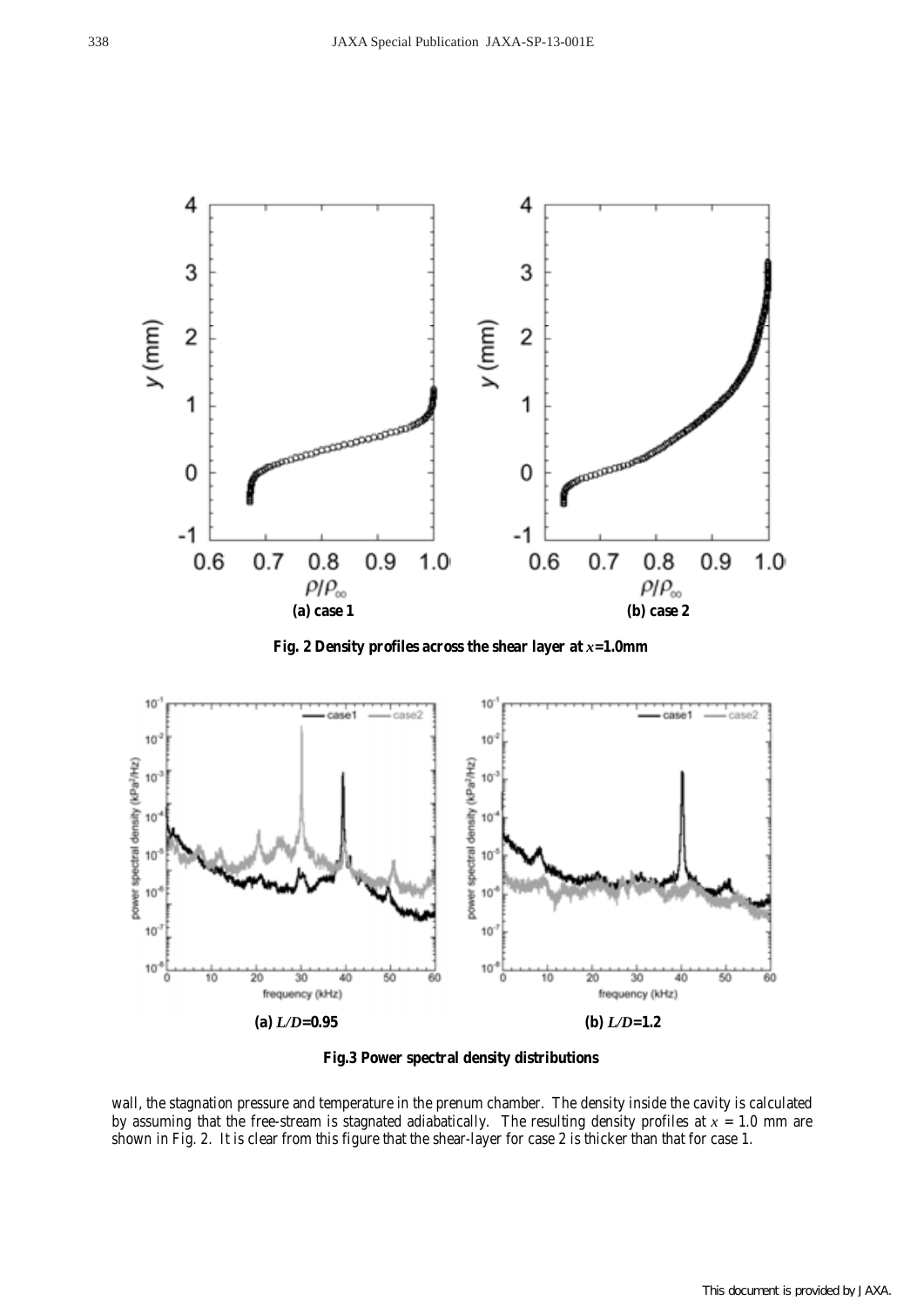

**(a) case 1 (b) case 2**





**(a) case 1 (b) case 2**



#### **Results and Discussion**

The power spectral density is calculated from the pressure signal measured on the bottom floor of the cavity for each *L/D*. The representative results are shown in Figs. 3(a)  $(L/D = 0.95)$  and (b)  $(L/D = 1.2)$ . In Fig. 3(a), a sharp peak is observed for both cases 1 and 2. It is clear from these sharp spectral peaks that self-sustained oscillation occurs at  $L/D = 0.95$  for both cases. However, the dominant frequencies are different between two cases at  $LD = 0.95$  (Fig. 3(a)). This implies that the initial shear-layer property strongly affects the dominant oscillation frequency. The flow oscillation is also recognized in the instantaneous schlieren images of Fig. 4. The pressure waves generated as a result of the oscillation are clearly observed above the cavity for both cases. The pressure waves are also seen clearly inside the cavity for case 1 (Fig. 4(a)), whereas not clearly seen for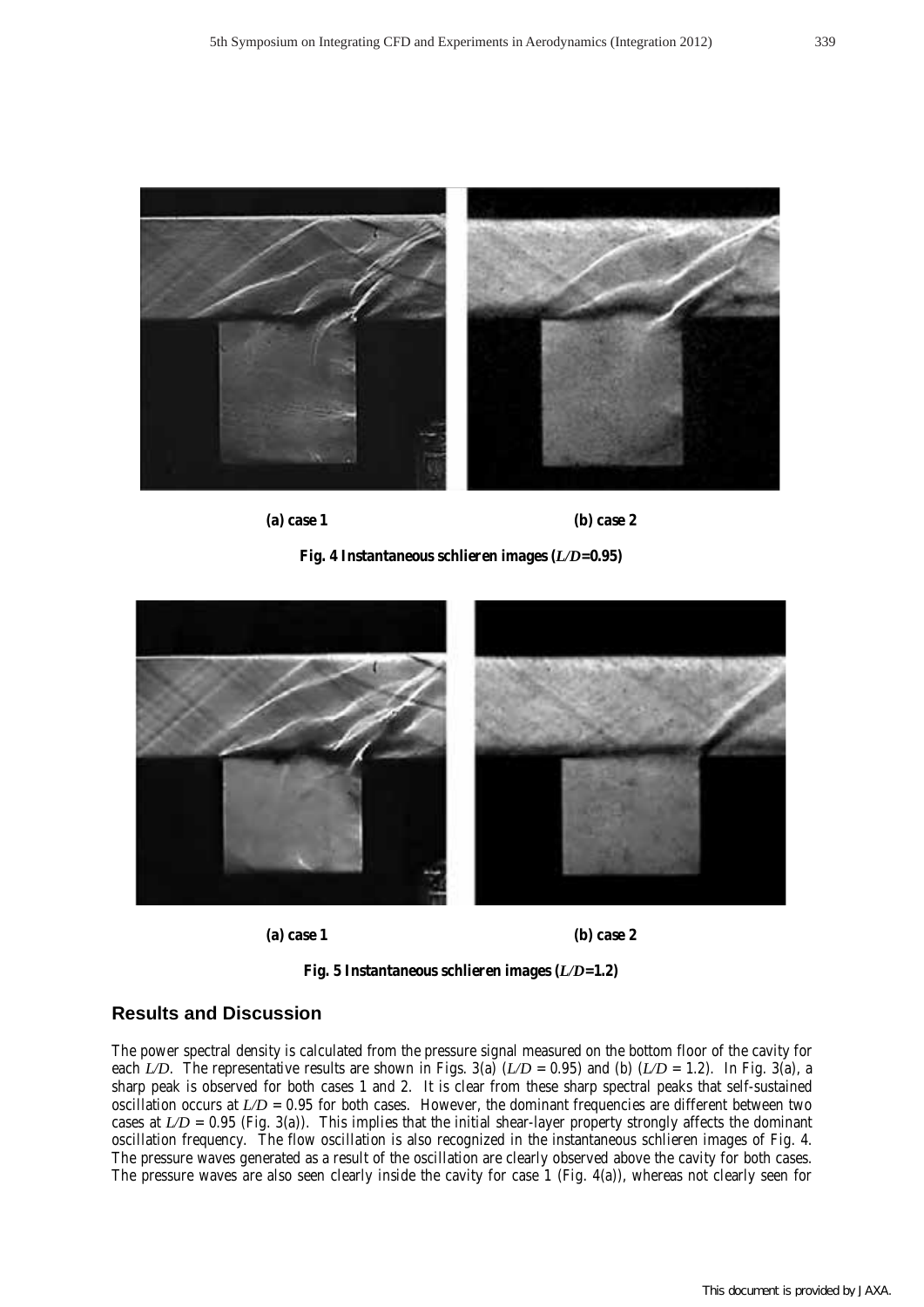

**Fig.6 Plot of Δ***prms* **vs.** *L***/***D*

case 2 (Fig. 4(b)). It is supposed that a three-dimensional flow might be formed inside the cavity for case 2. As a result of this three-dimensional flow, the pressure waves might have three-dimensional shapes. Therefore, it is concluded that the initial shear-layer property affects the three-dimensionality of the flow inside the cavity.

In Fig. 3(b)  $(L/D = 1.2)$ , a sharp spectal peak is also seen only for case 1, whereas no remarkable peak is seen for case 2; i.e., the flow is quite steady for case 2. Such a steady flow is recognized in the instantaneous schlieren image of Fig. 5(b). No remarkable traveling pressure-waves are observed in this image. On the other hand, the pressure waves similar to those observed in Figs. 4(a) and (b) are also observed in Fig. 5(a). It is clear from the results for *L/D* = 1.2 that the initial shear-layer property affects the strength in flow oscillation because inlet flow parameters except initial the shear-layer profiles are the same between case 1 and 2.

The root-mean-square of the pressure fluctuation Δ*prms* is calculated at each flow condition. The results are shown in Fig. 6. There are no data at  $LD=1.4$  and 1.6 for case 2 because unstarting occurs in the wind tunnel. It is found from the results that Δ*prms* is strongly affected not only by the initial shear layer property but also by the length-to-depth ratio of the cavity. The results also reveal that there are several values of *L/D* at which a pressure oscillation for case 2 becomes much stronger than that for case 1, especially in deep-cavity flows, whereas, that there are also several values of *L/D* at which a flow is quite stable for case 2 (denoted by upward arrows). At present, we have no clear explanation for these phenomena. We have to rely on the computational fluid dynamics in order to clarify the reason why the flow is so selective in its oscillation even if the cavity length and inlet Mach number remain constant.

#### **Conclusion**

In the present study, features of oscillatory supersonic flows over a rectangular cavity are measured changing the initial shear-layer property for the purpose of validating the numerical flow simulation perfomed as future work. Two inlet flows having the same Mach number and different initial shear-layer properties are tested. The measurement results reveal that the initial shear-layer property strongly affects the dominant oscillation frequency and the strength in pressure oscillation especially in deep-cavity flows. At present, we have no clear